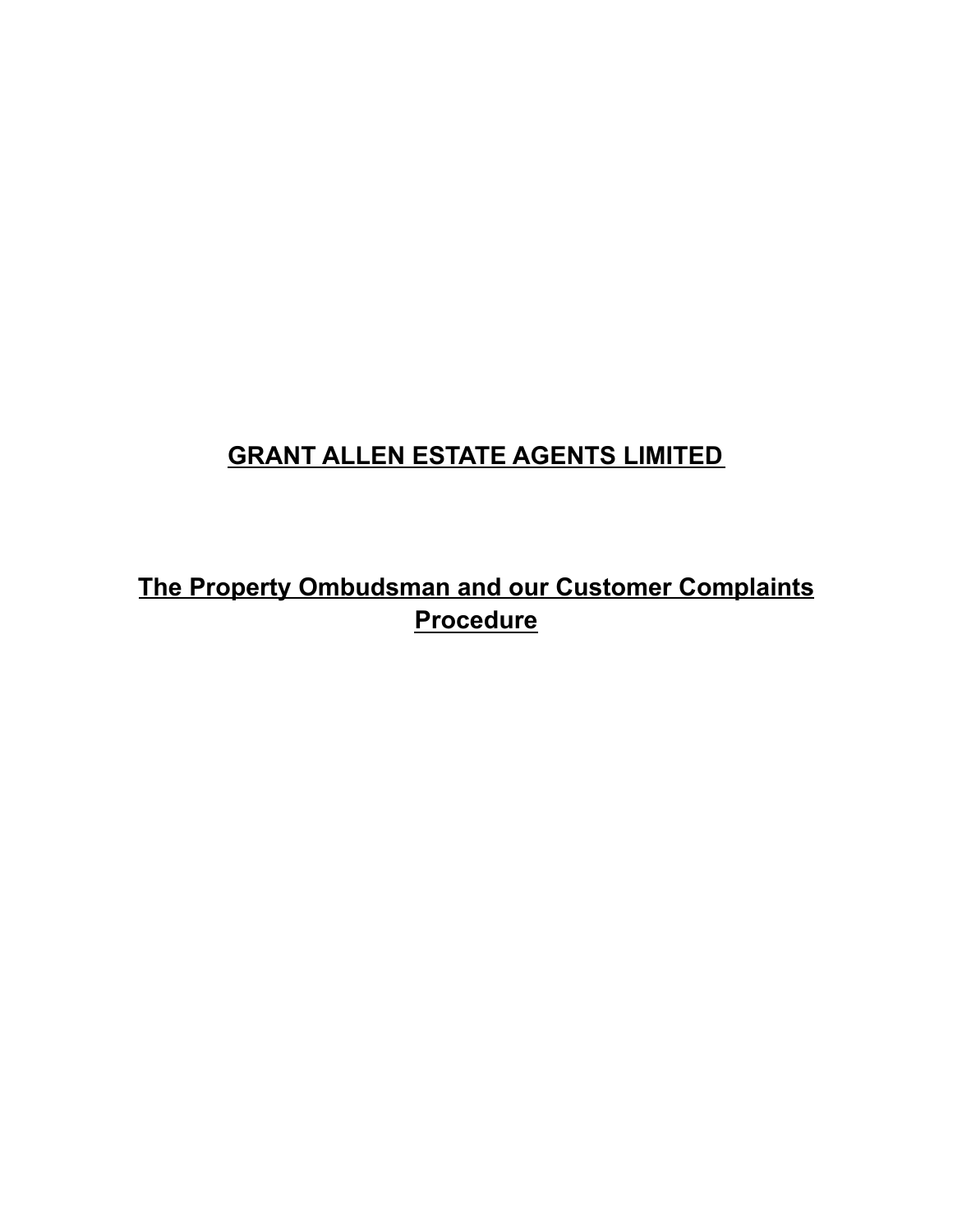As a member of The Property Ombudsman, Grant Allen Estate Agents Ltd adhere to their code of conduct for both Sales and Lettings.

### To view the **Sales Code of Conduct** click here. To view the Lettings Code of Conduct click here.

Consequently, we have the following customer complaints procedure in place.

The purpose of the complaint's procedure is, to deal quickly and effectively with your grievance and, where possible, turn a potentially negative situation into a positive one through our care and attention.

### **Dealing with the Complaint**

We always aim to provide a high level of service to our customers all the time. However, sometimes things can go wrong and, if this happens, we are committed to resolving matters promptly and fairly and, to this end, we have detailed our complaints process below.

#### **The Complaints Process**

Your relationship and your contract (if applicable as a Vendor or Landlord) is directly with the agency and we, as members of the Property Ombudsman, adhere to their code of conduct to meet their level of customer service to ensure excellent customer service and to protect our brand name. If you have a complaint, then please follow the below steps:

- **Step 1:** Please write either by letter to our office at **Grant Allen Estate Agents Ltd, 38 Orsett Road, Grays, RM17 5EB, Essex** or by Email to **grantallen@grantalllen.com** with the details of your complaint, setting out clearly the reasons for your grievance(s) together with dates, names of any